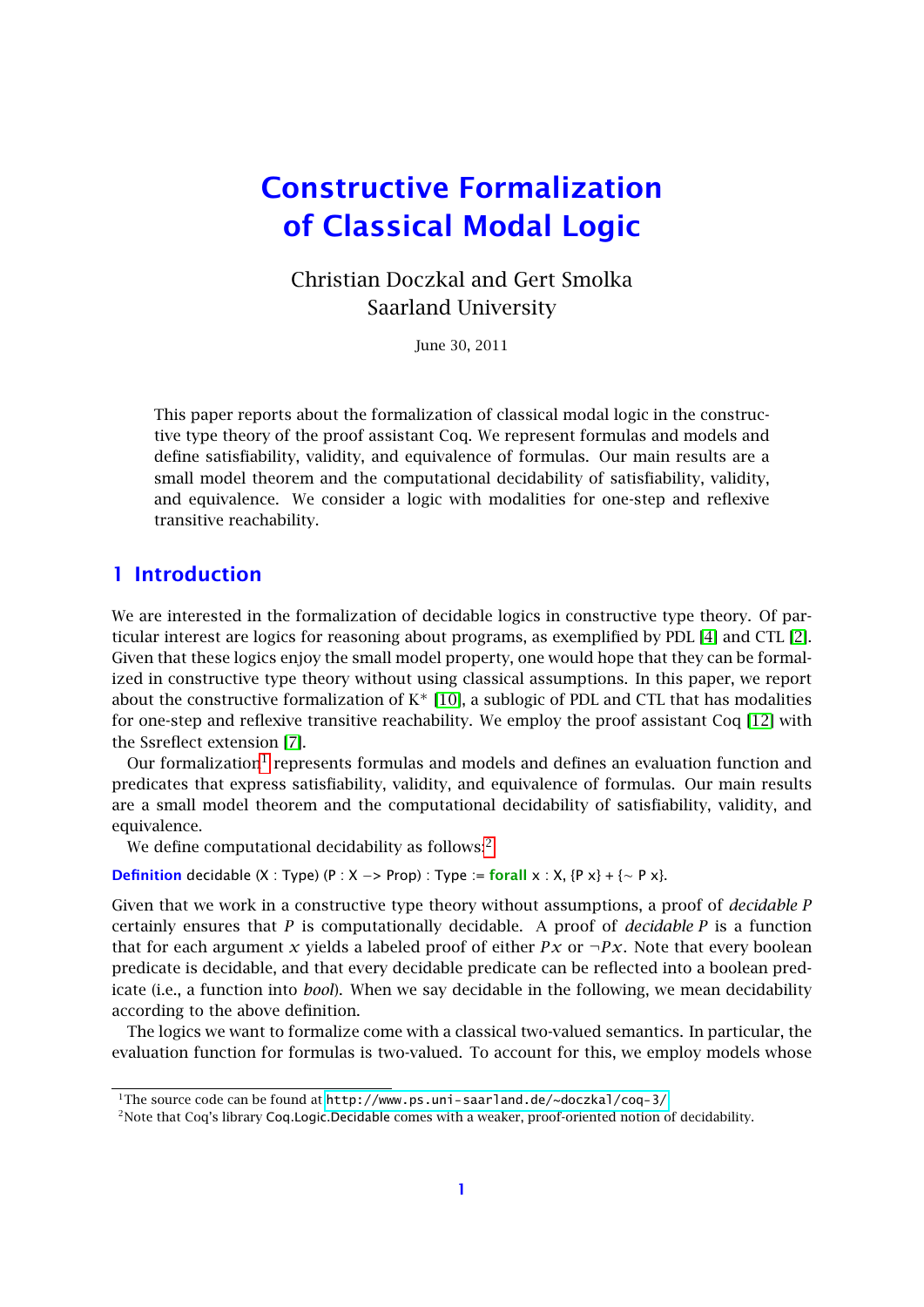relations are boolean predicates and define evaluation as a boolean predicate. Hence, viewed constructively, models are computational structures that come with a computable evaluation function. Viewed classically, our models assert the existence of certain functions that facilitate classical mathematical constructions. In particular, working with this kind of decidable models allows for the standard mathematical practice of defining functions from models to syntactic objects. We claim that our models give us a faithful representation of classical modal logic in constructive type theory.

Given that we work with computational structures and are interested in decidability results, Coq's Ssreflect extension turned out to be a good platform for our formalization. We make use of Ssreflect's support for boolean propositions, finite types, and finite sets [\[6,](#page-10-5) [5\]](#page-10-6).

We could not find a formalization of classical modal logic in constructive type theory in the literature. However, there is work on the verification of decision procedures in constructive logic, often with an emphasis on code extraction. An early example is a decision procedure for classical propositional logic verified by Caldwell [\[1\]](#page-10-7) in the Nuprl system. Another example is Buchberger's algorithm for polynomial rings verified by Théry [\[13\]](#page-10-8) in Coq.

The paper explains our work in three steps. First we consider propositional logic, then basic modal logic, and finally  $K^*$ . For each logic, we first formulate the mathematical theory we have formalized and then comment on its realization in Coq. The mathematical theory is formulated such that is fits formalization. The decidability proofs employ syntactic models based on Hintikka sets [\[8\]](#page-10-9). We always give a function that for a formula yields a finite collection of syntactic models such that the formula is satisfiable if and only if it is satisfied by one of the syntactic models. For modal logic we rely on the development in [\[9\]](#page-10-10). The ideas of the decidability proof originated with the work of Fischer and Ladner [\[4\]](#page-10-0), Pratt [\[11\]](#page-10-11), and Emerson and Halpern [\[3\]](#page-10-12). The formalizations of the three logics appear in separate files accompanying the paper.

#### 2 Propositional Logic

We start with the mathematical theory of classical propositional logic we have formalized. We call this theory P. The key result is the decidability of satisfiability, validity, and equivalence of formulas. Theory P is arranged such that it fits constructive formalization and scales to modal logic. Thus we use a syntactic closure and Hintikka sets, which is more than is needed for propositional logic.

We assume an alphabet of names called **variables** and declare the letters  $p$  and  $q$  as ranging over variables. Formulas are defined by the grammar

$$
s, t ::= p \mid \neg s \mid s \wedge t \mid s \vee t
$$

A model M is a set of variables. The **satisfaction relation**  $M \models s$  between models and formulas is defined by induction on formulas.

| $\mathcal{M} \models p \iff p \in \mathcal{M}$                      | $\mathcal{M} \models s \land t \iff \mathcal{M} \models s \text{ and } \mathcal{M} \models t$ |
|---------------------------------------------------------------------|-----------------------------------------------------------------------------------------------|
| $\mathcal{M} \models \neg s \iff \text{not } \mathcal{M} \models s$ | $\mathcal{M} \models s \vee t \iff \mathcal{M} \models s \text{ or } \mathcal{M} \models t$   |

Satisfiability, validity, and equivalence of formulas are defined as follows.

- $\cdot$  *s* is **satisfiable** if  $\mathcal{M} \models s$  for some model  $\mathcal{M}$ .
- $\cdot$  *s* is **valid** if  $\mathcal{M} \models s$  for all models  $\mathcal{M}$ .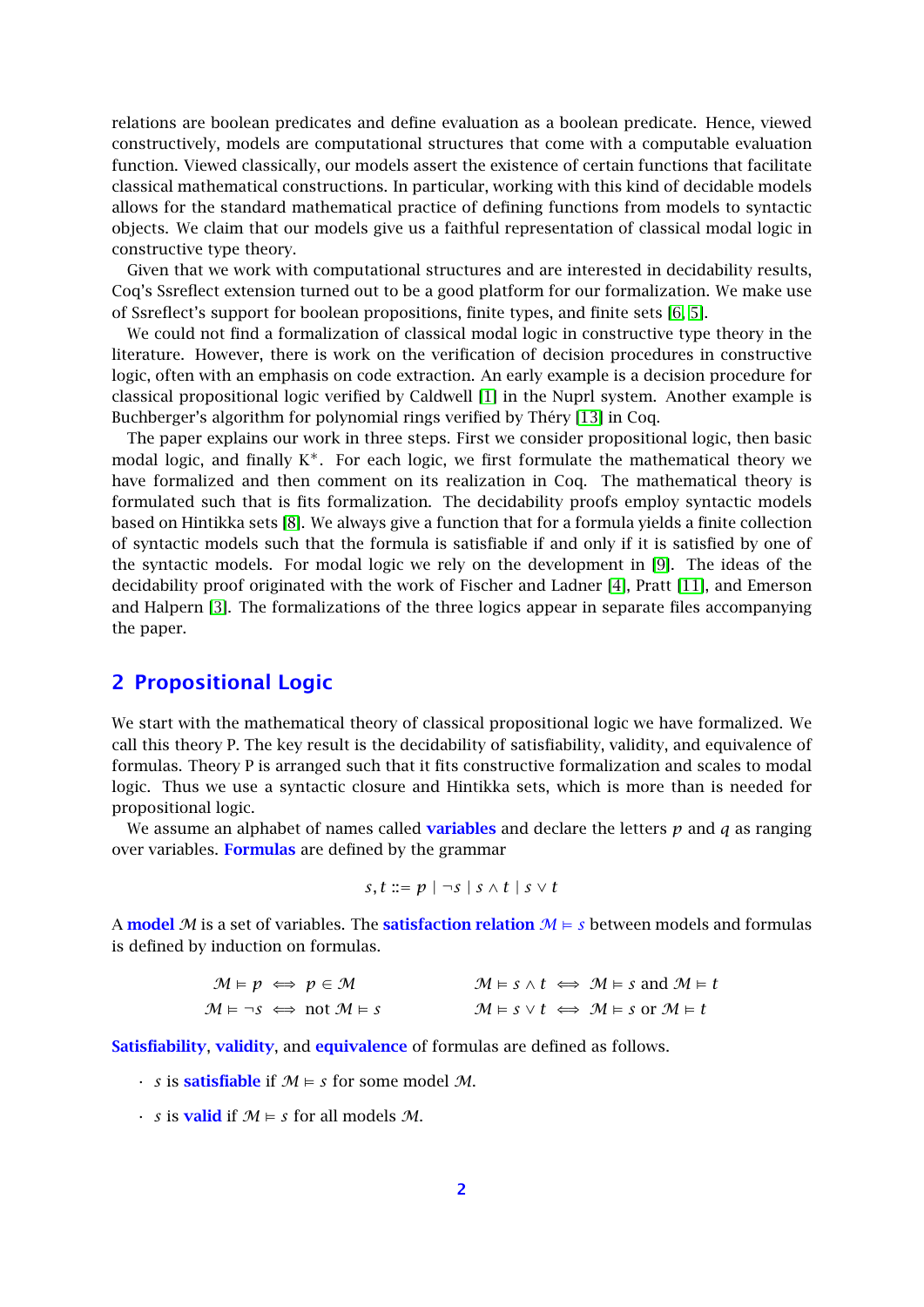• *s* and *t* are **equivalent** ( $s \equiv t$ ) if  $M \models s$  iff  $M \models t$  for all models M.

<span id="page-2-0"></span>Proposition 2.1 Let *s* and *t* be formulas.

- 1. *s* is valid iff  $\neg s$  is unsatisfiable.
- 2.  $s \equiv t$  iff  $(s \wedge t) \vee (\neg s \wedge \neg t)$  is valid.
- 3. If  $s \equiv t$ , then *s* is satisfiable iff *t* is satisfiable, and *s* is valid iff *t* is valid.

We define two functions  $\eta$  and  $\sim$  from formulas to formulas by induction on formulas.

$$
\begin{aligned}\n\eta p &= p &\sim p &= \neg p \\
\eta(\neg s) &= \sim s &\sim (\neg s) &= \eta s \\
\eta(s \land t) &= \eta s \land \eta t &\sim (s \land t) &= \sim s \lor \sim t \\
\eta(s \lor t) &= \eta s \lor \eta t &\sim (s \lor t) &= \sim s \land \sim t\n\end{aligned}
$$

<span id="page-2-1"></span>A formula *s* is negation normal if *ηs* = *s*. The following propositions can be shown by induction on formulas.

**Proposition 2.2**  $\eta s \equiv s$  and ∼*s*  $\equiv \neg s$ .

**Proposition 2.3**  $\eta(\eta s) = \eta s$  and  $\eta(\sim s) = \sim s$  and  $\sim(\sim s) = \eta s$  and  $\sim(\eta s) = \sim s$ .

The syntactic closure C*s* of a formula *s* is the set of all subformulas of *s*. We define C*s* inductively.

<span id="page-2-3"></span>
$$
Cp = \{p\}
$$
  
\n
$$
C(s \land t) = \{s \land t\} \cup Cs \cup Ct
$$
  
\n
$$
C(s \lor t) = \{s \lor t\} \cup Cs \cup Ct
$$
  
\n
$$
C(s \lor t) = \{s \lor t\} \cup Cs \cup Ct
$$

A Hintikka set is a set *H* of negation normal formulas satisfying the following conditions:

- H1. If  $\neg p \in H$ , then  $p \notin H$ .
- H2. If *s*  $\land$  *t* ∈ *H*, then *s* ∈ *H* and *t* ∈ *H*.

H3. If  $s \vee t \in H$ , then  $s \in H$  or  $t \in H$ .

<span id="page-2-2"></span>**Proposition 2.4** Let *H* be a Hintikka set. Then {  $p | p \in H$ } is a model that satisfies every formula  $s \in H$ .

We now have a decision procedure for satisfiability. Given a formula *s*, the procedure checks whether the finite set C*(ηs)* has a subset that contains *ηs* and is a Hintikka set.

**Theorem 2.5** A formula *s* is satisfiable if and only if there exists a Hintikka set  $H \subseteq C(\eta s)$  such that  $ns \in H$ .

**Proof** By Propositions [2.1](#page-2-0) and [2.2](#page-2-1) we know that *s* is satisfiable iff *ηs* is satisfiable. Let  $\mathcal{M} \models \eta s$ . Then  $\{t \in C(\eta s) \mid \mathcal{M} \models t\}$  is a Hintikka set containing  $\eta s$ . The other direction follows with Proposition [2.4.](#page-2-2)

<span id="page-2-4"></span>Corollary 2.6 Satisfiability, validity, and equivalence of formulas are decidable.

Proof Follows with Theorem [2.5](#page-2-3) and Proposition [2.1.](#page-2-0)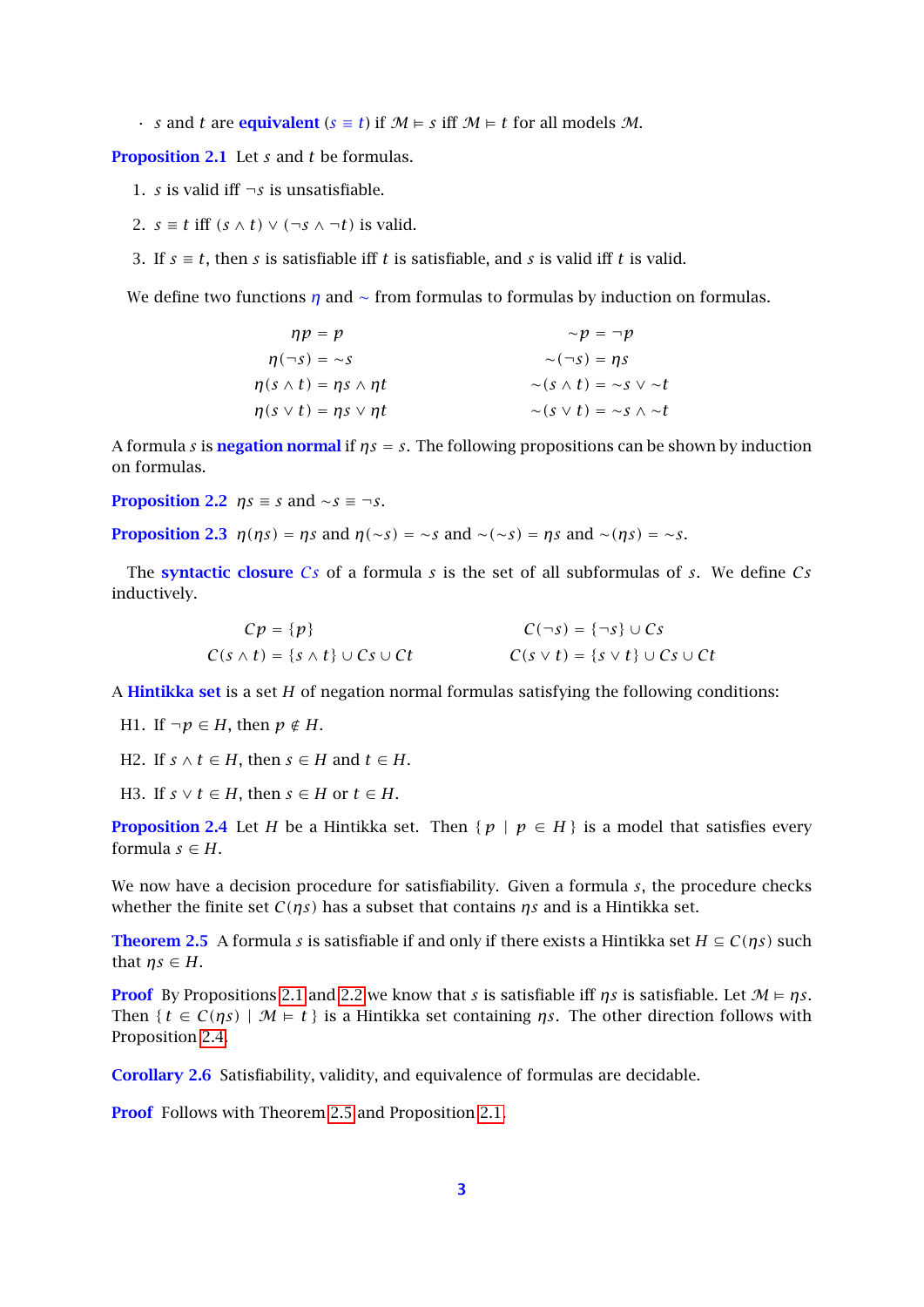#### 3 Formalization of Propositional Logic

We now outline the formalization of P in Coq with Ssreflect. We start with the definition of types for variables, formulas, and models.

Definition var := nat. Inductive form := Var : var −> form | ... Definition model := var -> bool.

The satisfaction relation is obtained with a recursive evaluation function:

**Fixpoint** eval (M : model) (s : form) : bool := ...

The definitions of satisfiability, validity, and equivalence are straightforward.

```
Definition sat s : Prop := exists M, eval M s.
Definition valid s : Prop := forall M, eval M s.
Definition equiv s t : Prop := forall M, eval M s = eval M t.
```
The proof of Proposition [2.1](#page-2-0) can be carried out constructively since formulas evaluate to booleans. For (1) the de Morgan law for the existential quantifier is needed, which is intuitionistically provable. An analogous proof of the statement

#### *s* satisfiable iff ¬*s* is not valid

is not possible at this point since it would require the de Morgan law for the universal quantifier, which is not provable intuitionistically. However, there is a straightforward proof of the above statement once we have proven that satisfiability is decidable. As is, we can prove that decidability of satisfiability implies decidability of validity and equivalence.

**Definition** decidable (X : Type) (p : X -> Prop) : Type := forall x : X, {p x} + {∼ p x}. Lemma dec\_sat2valid : decidable sat −> decidable valid. Lemma dec\_valid2equiv : decidable valid −> forall s, decidable (equiv s).

The definition of the functions *η* and ∼ and the proof of the corresponding propositions is straightforward.

We define the syntactic closure operator  $C$  as a recursive function from formulas to lists of formulas.

Fixpoint synclos (s : form) : seq form := ...

Given a formula *s*, we obtain C*(ηs)* as a finite type F and identify the Hintikka sets over F by a boolean predicate:

```
Variable s : form.
Definition F : finType := seq\_sub (synclos (eta s)).
Definition Hcond (t : F) (H : {set F}) :=
 match val t with
   | Neg (Var v) => ∼∼ (Var v \in' H)
   | And u u' => u \in' H && u' \in' H
   | Or u u' => u \in' H || u' \in' H
   | = > true
 end.
```
**Definition** hintikka (H : {set F}) : bool := **forallb** t, (t \in H) ==> Hcond t H.

Here, \in' extends membership in {set F} from F to form, separating the definition of Hintikka sets and the membership proofs for synclos (eta s) associated with F.

To use seq\_sub, we have to show that form is a countable type. We do this by embedding form into the type of finitely branching trees with labels from a countable type. This type is easily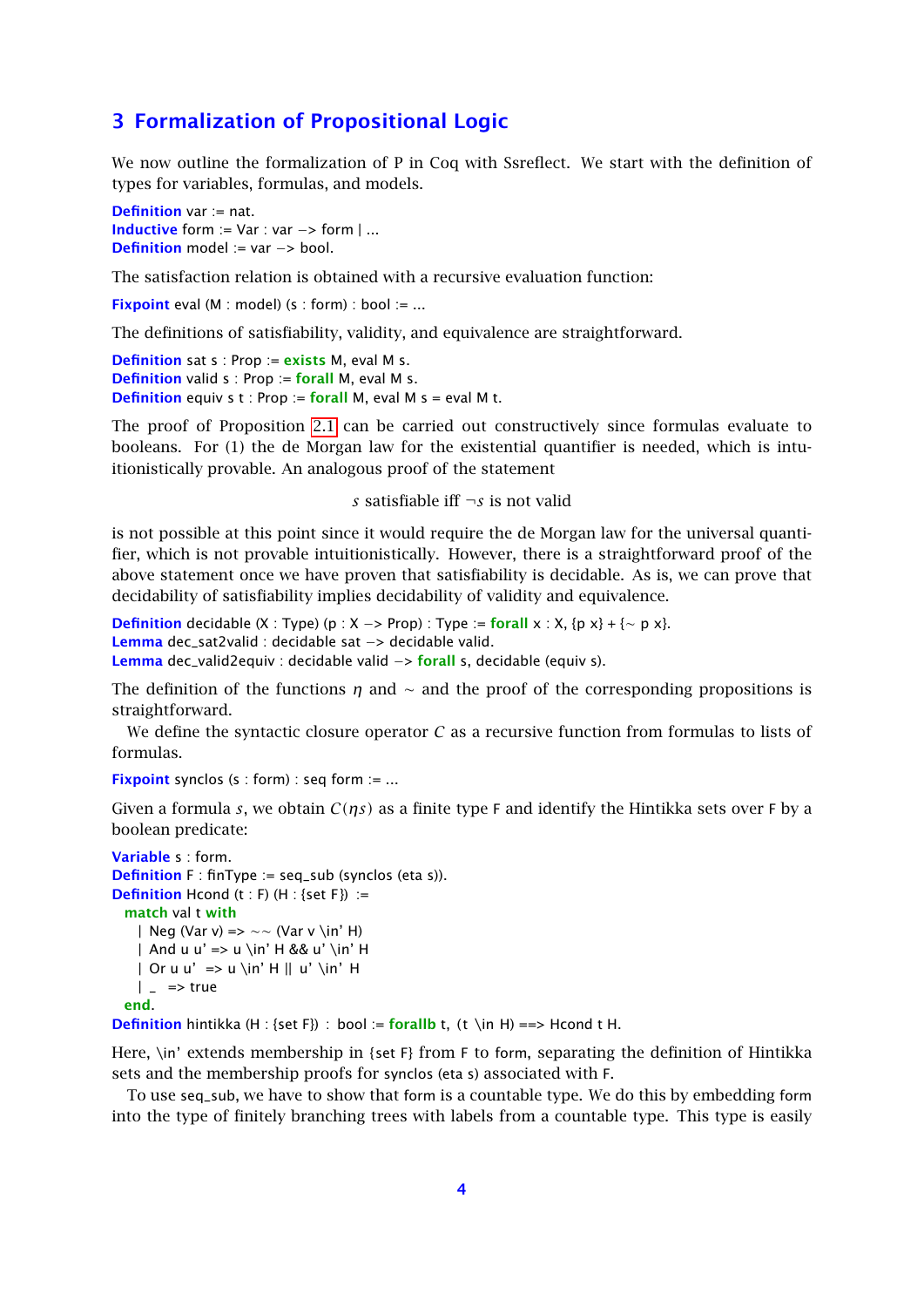shown countable and provides a generic construction that can be easily adapted to changes in the syntax.

We then prove Proposition [2.4](#page-2-2) for Hintikka sets in {set F} and Theorem [2.5](#page-2-3) for formulas in F.

Theorem decidability t : sat (val t) <-> existsb H, hintikka H && (t \in H).

From this, we obtain Corollary [2.6.](#page-2-4) For additional detail, we refer the interested reader to the theory files.

### 4 Modal Logic

We now present the mathematical theory of modal logic we have formalized. We call this theory K. We assume that the reader has seen modal logic before. We see the models of modal logic as transition systems where the states are labeled with variables. Formulas are evaluated at a state of a transition system. A primitive formula *p* holds at a state *w* if *w* is labeled with *p*, a formula  $\Box s$  holds at  $w$  if  $s$  holds at all successors of  $w$ , and a formula  $\diamond s$  holds at  $w$  if  $s$  holds at some successor of *w*.

We assume an alphabet  $\gamma$  of names called **variables** and declare the letters  $p$  and  $q$  as ranging over variables. Formulas are defined by the grammar

$$
s, t ::= p | \neg p | s \wedge t | s \vee t | \Box s | \Diamond s
$$

For simplicity we consider only negation normal formulas. A **model**  $M$  is a triple consisting of the following components:

- $\cdot$  A carrier set  $|\mathcal{M}|$  whose elements are called states.
- A relation  $\rightarrow_M \subseteq |\mathcal{M}| \times |\mathcal{M}|$  called **transition relation.**
- A function  $\Lambda_{\mathcal{M}}: |\mathcal{M}| \to 2^{\mathcal{V}}$  called labeling function.

We deviate from the standard definition by admitting models with an empty set of states. This does not make a difference as it comes to satisfiability and validity of formulas. The satisfaction relation  $M, w \models s$  between models, states, and formulas is defined by induction on formulas.

 $M, w \models p \iff p \in \Lambda_{\mathcal{M}} w$   $M, w \models s \land t \iff M, w \models s$  and  $M, w \models t$  $M, w \models \neg p \iff p \notin \Lambda_{\mathcal{M}} w$   $M, w \models s \lor t \iff M, w \models s \text{ or } M, w \models t$  $M, w \models \Box s \iff M, v \models s \text{ for all } v \text{ such that } w \to_M v$  $M, w \models \Diamond s \iff M, v \models s$  for some *v* such that  $w \rightarrow_M v$ 

Satisfiability, validity, and equivalence of formulas are defined as follows.

- *s* is **satisfiable** if  $M, w \models s$  for some model M and some state  $w \in |M|$ .
- *s* is **valid** if  $M, w \models s$  for all models M and all states  $w \in |M|$ .
- *s* and *t* are equivalent ( $s \equiv t$ ) if  $M, w \models s$  iff  $M, w \models t$  for all models M and all states  $w \in |\mathcal{M}|$ .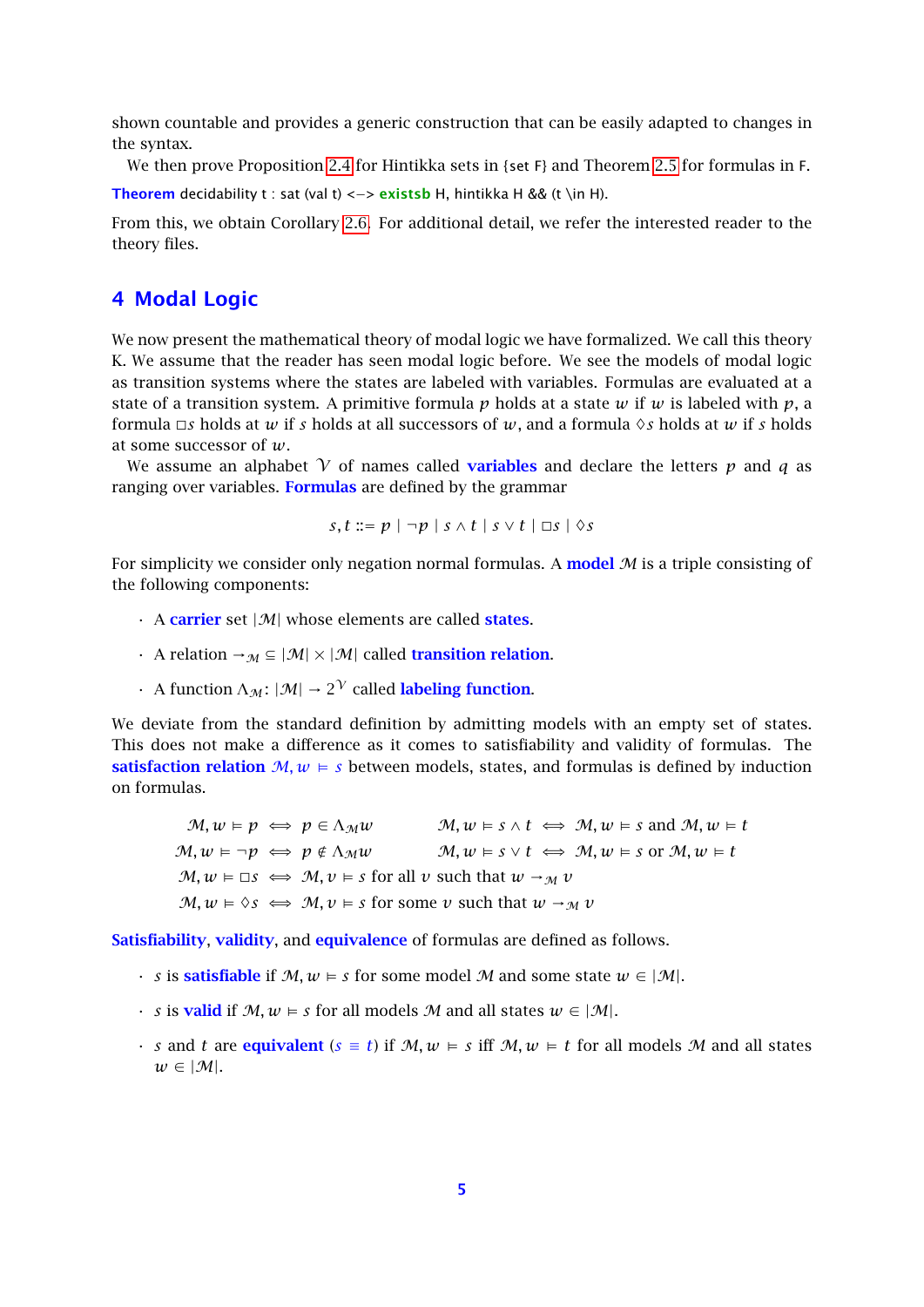We define a **negation operator** by induction on formulas.

$$
\sim p = \neg p \qquad \sim (\neg p) = p
$$
  
\n
$$
\sim (s \land t) = \sim s \lor \sim t \qquad \sim (s \lor t) = \sim s \land \sim t
$$
  
\n
$$
\sim (\Box s) = \Diamond (\sim s) \qquad \sim (\Diamond s) = \Box (\sim s)
$$

<span id="page-5-3"></span>Proposition 4.1 Let *s* and *t* be formulas.

$$
1. \sim (\sim s) = s
$$

- 2.  $M, w \models \sim s$  iff not  $M, w \models s$
- 3. *s* is valid iff ∼*s* is unsatisfiable.
- 4. *s* and *t* are equivalent iff  $(s \wedge t) \vee (\sim s \wedge \sim t)$  is valid.

We define the syntactic closure C*s* of a formula *s* by induction on *s*:

<span id="page-5-0"></span>

| $Cp = \{p\}$                                     | $C(\neg p) = {\neg p}$                       |
|--------------------------------------------------|----------------------------------------------|
| $C(s \wedge t) = \{s \wedge t\} \cup Cs \cup Ct$ | $C(s \vee t) = \{s \vee t\} \cup Cs \cup Ct$ |
| $C(\Box s) = {\Box s} \cup Cs$                   | $C(\Diamond s) = {\Diamond s} \cup Cs$       |

Note that C*s* is a finite set consisting of subformulas of *s*.

A Hintikka set is a set *H* of formulas satisfying the conditions (H1) to (H3) as defined for P. A Hintikka system is a set of Hintikka sets. The transition relation  $\rightarrow$ s of a Hintikka system S is defined as follows:  $H \rightarrow_S H'$  iff  $H \in S$ ,  $H' \in S$ , and  $t \in H'$  whenever  $\Box t \in H$ . We define the **model**  $M_S$  described by a Hintikka system S as follows:  $|M_S| = S$ ,  $\rightarrow M_S = S$ , and  $\Lambda_{M_s}H = \{ p \mid p \in H \}.$  A **demo** is a Hintikka system D such that the following condition is satisfied: If  $\Diamond s \in H \in \mathcal{D}$ , then  $H \rightarrow_{\mathcal{D}} H'$  and  $s \in H'$  for some  $H' \in \mathcal{D}$ .

**Proposition 4.2** Let D be a demo and  $s \in H \in \mathcal{D}$ . Then  $\mathcal{M}_{\mathcal{D}}, H \models s$ .

<span id="page-5-1"></span>We now obtain a small model theorem.

**Proposition 4.3** Let M be a model, *s* be a formula, and  $H_w := \{ t \in C s \mid M, w \in t \}$  for  $w \in |M|$ . Then  $\{H_w \mid w \in |\mathcal{M}|\}$  is a demo.

**Proof** Let  $\mathcal{D} := \{H_w \mid w \in |\mathcal{M}|\}\$ . By induction on formulas it follows that the sets  $H_w$  are Hintikka sets. Moreover,  $w \rightarrow_M v$  always implies  $H_w \rightarrow_D H_v$ . Now it is easy to see that D is a demo.

<span id="page-5-2"></span>We now have a decision procedure for satisfiability.

**Theorem 4.4** A formula *s* is satisfiable if and only if there exists a demo  $\mathcal{D} \subseteq 2^{Cs}$  such that *s* ∈ *H* for some *H* ∈ *D*.

**Proof** Follows with Propositions [4.2](#page-5-0) and [4.3.](#page-5-1)

<span id="page-5-4"></span>Corollary 4.5 Satisfiability, validity, and equivalence of formulas are decidable.

**Proof** Follows with Theorem [4.4](#page-5-2) and Proposition [4.1.](#page-5-3)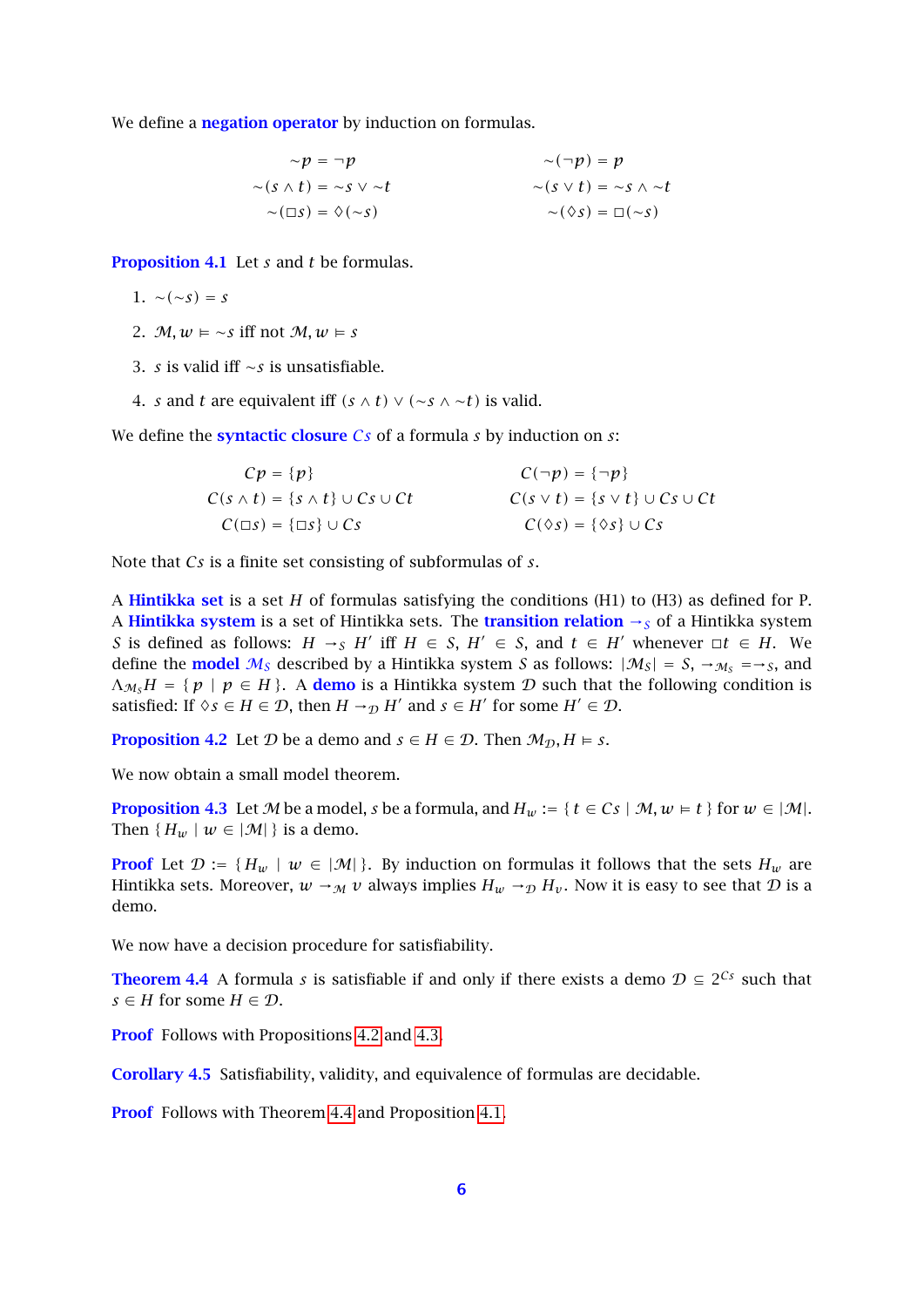#### <span id="page-6-0"></span>5 Formalization of Modal Logic

The most important design decision in the formalization of K is the representation of models. Since we are considering classical modal logic, formulas should evaluate to bool. From this it is clear that the transition relation and the labeling function should be formalized as boolean functions. Given the quantifications in the semantics of the modalities  $\Box$  and  $\Diamond$ , we also require decidable quantification over the carrier. This leads to the following representation of models.

```
Record model : Type := Model {
  state : Type;
  trans : state −> state −> bool;
  label : state −> var −> bool;
 ex_dec : forall p : state \rightarrow bool, {ex p} + {\sim ex p}
}.
```
We can only give a constructive proof of ex\_dec if the carrier type is finite. This is sufficient to prove the small model theorem. Nevertheless, we stay faithful to the mathematical presentation of modal logic and do not assume that all models are finite.

Using ex\_dec we define a boolean existential quantifier exs  $x$ ,  $p x$ . We also obtain a boolean universal quantifier using the de Morgan law for existential quantification.

On the syntactic side we proceed similarly as we did for P. Given a formula *s*, we again represent the syntactic closure C*s* as a finite type F. The definition of Hintikka sets is unchanged. The elements of {set {set F}} take the role of Hintikka systems. We define the transition relation TR and demos as follows.

```
Definition TR (S : {set {set F}}) (H H' : {set F}) : bool :=
  [&& H \in S, H' \in S & [set t | Box (val t) \in' H] \subset H'].
```

```
Definition Hdc (S : \{ set \{ set F \} \}) : bool :=
  forallb H, (H \in S) == forallb t, (t \in H) ==if val t is Dia u then existsb H', TR S H H' && u \in' H' else true.
```
**Definition** demo (D : {set {set F}}) : bool :=  $[&A \cup B \cup B]$  \subset [set H | hintikka H]].

Given these definitions, the results can be shown as one would expect from the mathematical proofs. Proposition [4.2](#page-5-0) requires the construction of a finite model from a demo. Since Ssreflect provides boolean quantifiers for finite types, ex\_dec is easily definable. Note that the definition of the finite set  $\{H_w \mid w \in |\mathcal{M}|\}$  in Proposition [4.3](#page-5-1)

**Definition** H\_at M (w : M) := [set t : F | w |= (val t)]. **Definition** D M := [set H | exs w : M, H == H\_at w].

reveals that our construction of a demo from a model crucially depends on boolean quantification over states. Finally, we obtain Theorem [4.4.](#page-5-2)

```
Theorem decidability (t : F):
 sat (val t) <-> existsb D, demo D && existsb H : {set F}, (t \in H) && (H \in D).
```
#### 6 Modal Logic with Star Modalities

We now extend our theory K to modal logic with the star modalities  $\Box^*$  and  $\diamond^*$ . We call the extended theory  $K^*$ . For  $K^*$  we consider the formulas

$$
s,t ::= p | \neg p | s \wedge t | s \vee t | \Box s | \Diamond s | \Box^* s | \Diamond^* s
$$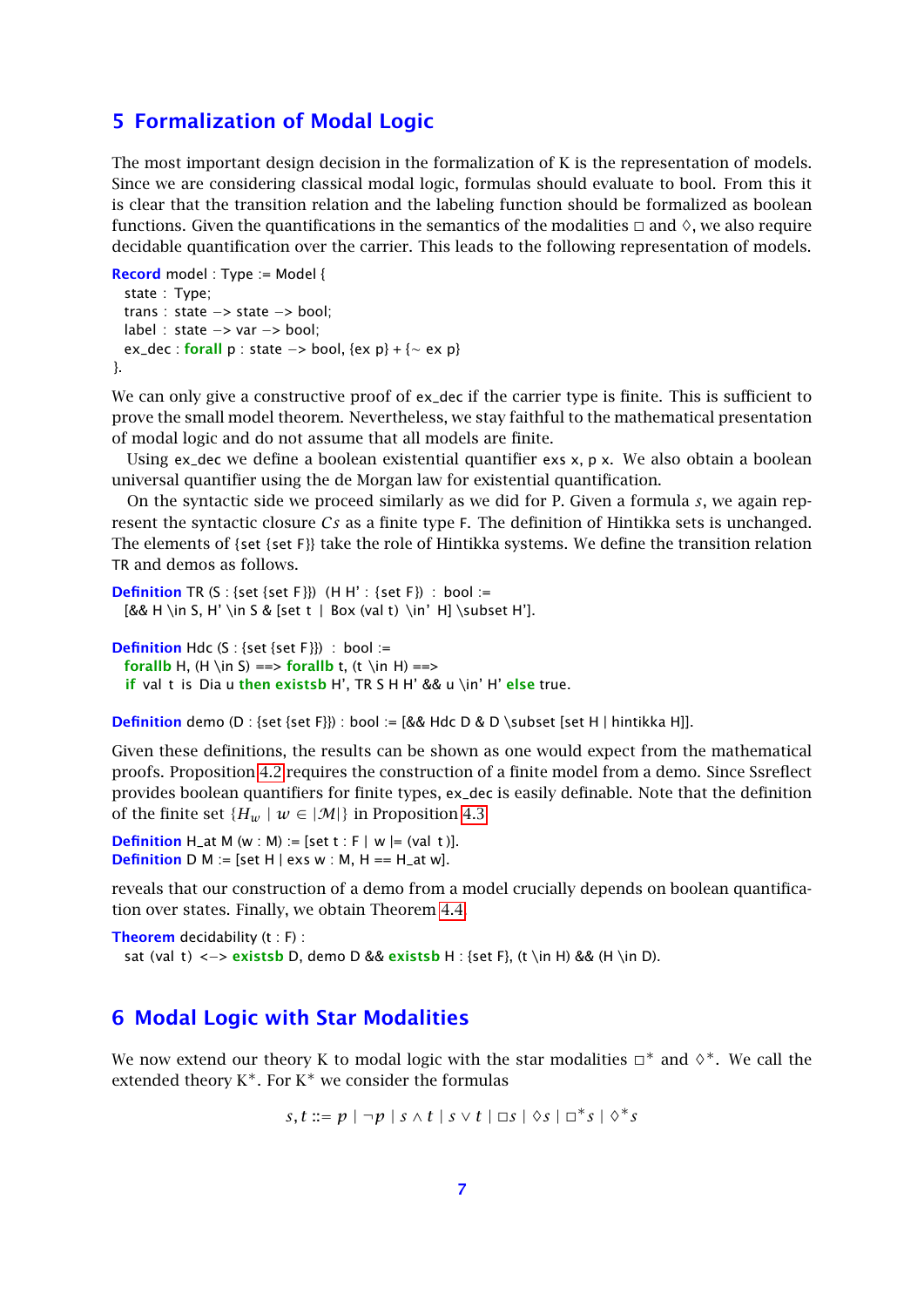and leave the definition of models unchanged. The definition of the satisfaction relation is extended by

$$
\mathcal{M}, w \vDash \Box^* s \iff \mathcal{M}, v \vDash s \text{ for all } v \text{ such that } w \to_M^* v
$$
  

$$
\mathcal{M}, w \vDash \Diamond^* s \iff \mathcal{M}, v \vDash s \text{ for some } v \text{ such that } w \to_M^* v
$$

where  $\rightarrow^*_{\mathcal{M}}$  is the reflexive and transitive closure of  $\rightarrow_{\mathcal{M}}$ . Thus a formula  $\Box^*s$  holds at a state  $w$ if all states reachable from  $w$  in  $n \geq 0$  steps satisfy  $s$ , and a formula  $\Diamond * s$  holds at  $w$  if some state reachable from  $w$  in  $n \geq 0$  steps satisfy *s*. The definitions of satisfiability, validity, and equivalence remain unchanged.

For the negation operator we need two additional equations:

$$
\sim(\Diamond^*s)=\Box^*(\sim s)\qquad\qquad\sim(\Box^*s)=\Diamond^*(\sim s)
$$

Now Proposition [4.1](#page-5-3) can be shown for  $K^*$ . Moreover, we have two important equivalences.

**Proposition 6.1**  $\Box^* s \equiv s \land \Box \Box^* s$  and  $\Diamond^* s \equiv s \lor \Diamond \Diamond^* s$ .

The equivalences motivate two additional conditions for Hintikka sets:

 $H4.$  If  $\Box^* s \in H$ , then  $s \in H$  and  $\Box \Box^* s \in H$ .

H5. If  $\Diamond^* s \in H$ , then  $s \in H$  or  $\Diamond \Diamond^* s \in H$ .

The syntactic closure operator is extended accordingly:

$$
C(\Box^* s) = \{\Box^* s, \Box \Box^* s\} \cup Cs \qquad \qquad C(\Diamond^* s) = \{\Diamond^* s, \Diamond \Diamond^* s\} \cup Cs
$$

Finally, the definition of demos is extended with the following condition:

• If  $\diamond^* s \in H \in \mathcal{D}$ , then  $H \to_D^* H'$  and  $s \in H'$  for some  $H' \in \mathcal{D}$ .

We need a property of the transition relation of Hintikka systems:

**Proposition 6.2** Let *S* be a Hintikka system. If  $H \rightarrow_S H'$  and  $\Box^* s \in H$ , then  $\Box^* s \in H'$ .

With this proposition we can show Proposition [4.2](#page-5-0) for  $K^*$ . It is not difficult to verify that Proposition [4.3,](#page-5-1) Theorem [4.4,](#page-5-2) and Corollary [4.5](#page-5-4) carry over to  $K^*$ .

Given the mathematical development of  $K^*$  and the formalization of K, the formalization of  $K^*$  is a matter of routine. To allow boolean evaluation of the star modalities, the models of  $K^*$ must come with functions deciding the reflexive transitive closure of the transition relation.

Record model : Type := Model {

...

trans\_star\_dec : forall w : state, decidable (clos\_refl\_trans trans w) }.

The additional demo condition is easily expressed with Ssreflect's transitive closure operation connect for relations over finite types:

```
Definition Hrc (S : \{ set \} { set F}) : bool :=
  forallb H, (H \in S) == > forallb t, (t \in H) == >if val t is (Dstar u) then existsb H', [&& connect (TR S) H H', H' \in S & u \in' H']
  else true.
```
The decidability results then follow as for K.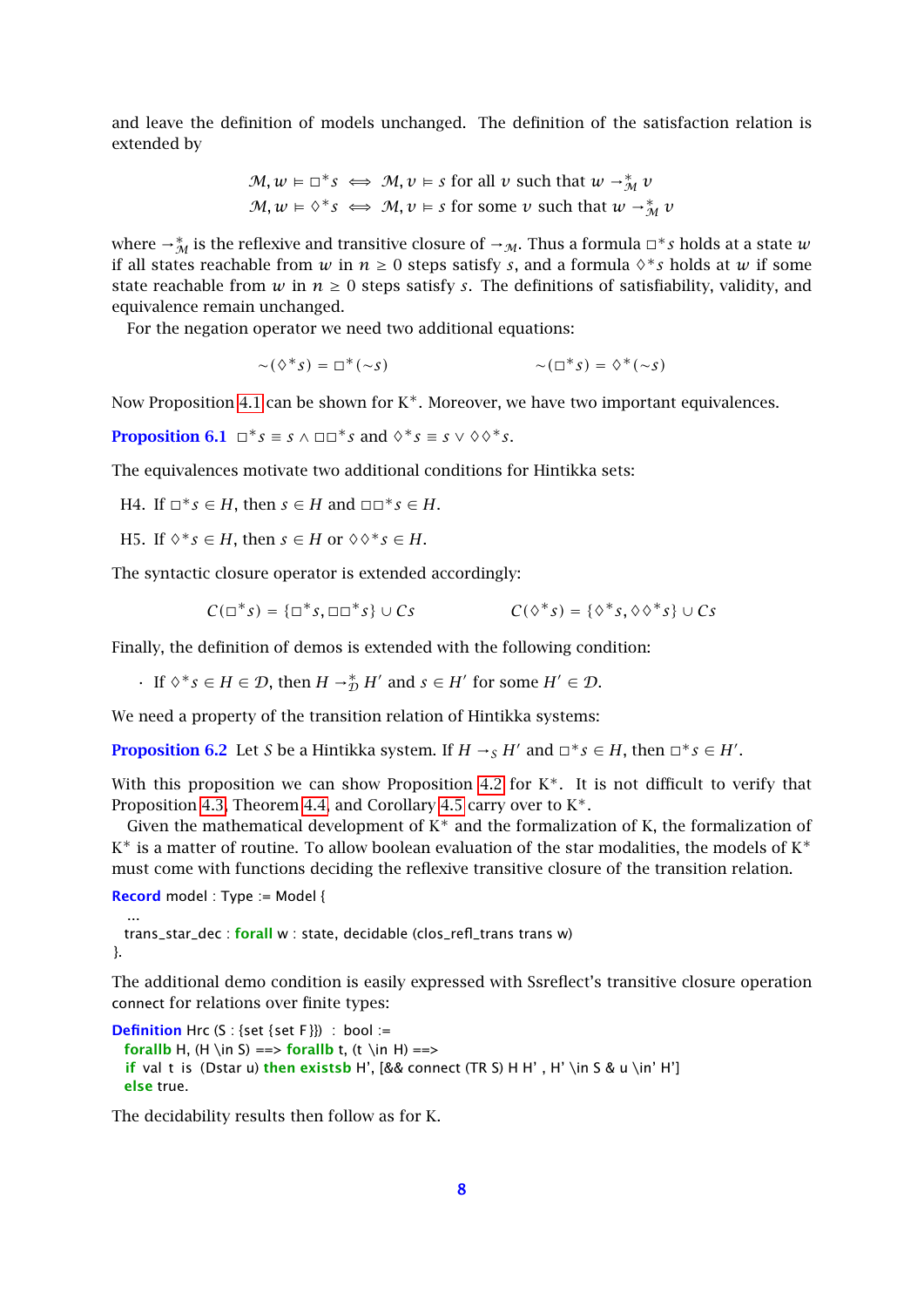#### 6.1 Non-Compactness

Note that the star modalities yield a non-compact logic. Let  $\Box^n s$  be defined by

$$
\Box^0 s = s \qquad \Box^{n+1} s = \Box \Box^n s
$$

and consider the set  $A = \{ \Diamond^* \neg p \} \cup \{ \Box^n p \mid n \in \mathbb{N} \}$ . While A does not have a model, there exists a model for every finite subset of A. Writing Box^n p for  $\Box^{n}p$ , we state this as follows:

```
Lemma unsat : ∼ exists M : model, exists w : M,
                          w \models \text{Dstar} (Neg p) \bigwedge \text{for all } n, w \models \text{Box}^{\wedge} n p.
Lemma sat_bound (n:nat) : exists M : model, exists w : M,
                          w |= Dstar (Neg p) \wedge forall m, m <= n -> w |= Box^m p.
```
The first lemma is simple. We sketch the formal argument for the second lemma: For arbitrary *n*, we construct the model M where  $|M| = \{m \mid m < n + 2\}$ ,  $\rightarrow_M$  is the successor relation and all states except  $n + 1$  are labeled with  $p$ . Clearly,  $0 \models \Diamond^* \neg p$ . To obtain  $\forall m \leq n$ .  $0 \models \Box^m p$ , we show

$$
\forall w \leq n. \ \forall m \leq n - w. \ w \in \Box^m p
$$

by induction on *m*. Hence, *M* is a model as required. In Coq,  $|\mathcal{M}|$  is represented using Ssreflect's finite ordinal types, so the definitions of ex\_dec and trans\_star\_dec remain unchanged.

### 7 Conclusions

We have formalized an expressive modal logic in constructive type theory and proven a small model theorem and computational decidability. For this, we work without axioms and localize the required classical assumptions to the models. This gives us a straightforward definition of computational decidability.

Representing Models As noted in Section [5,](#page-6-0) the most important design decision in our formalization is the representation of models. A naive representation of models might look as follows:

```
Record model : Type := Model {
 state : Type ;
 trans : state −> state −> Prop ;
 label : state −> var −> Prop
}.
```
In the constructive logic of Coq, these models are not faithful to classical modal logic, since they do not allow the definition of a two-valued evaluation function. The problem disappears if we assume informative excluded middle

```
Axiom IXM : forall P:Prop, {P} + { \sim P}
```
but then our definition of decidability no longer implies computational decidability. For this reason, we have localized specific instances of IXM to the models or, equivalently, required some relations to be boolean. Regarding the exact form of these instances, there is room for variation, provided that the following conditions are met:

1. The asserted decision functions must provide for a two-valued evaluation function satisfying the classical dualities.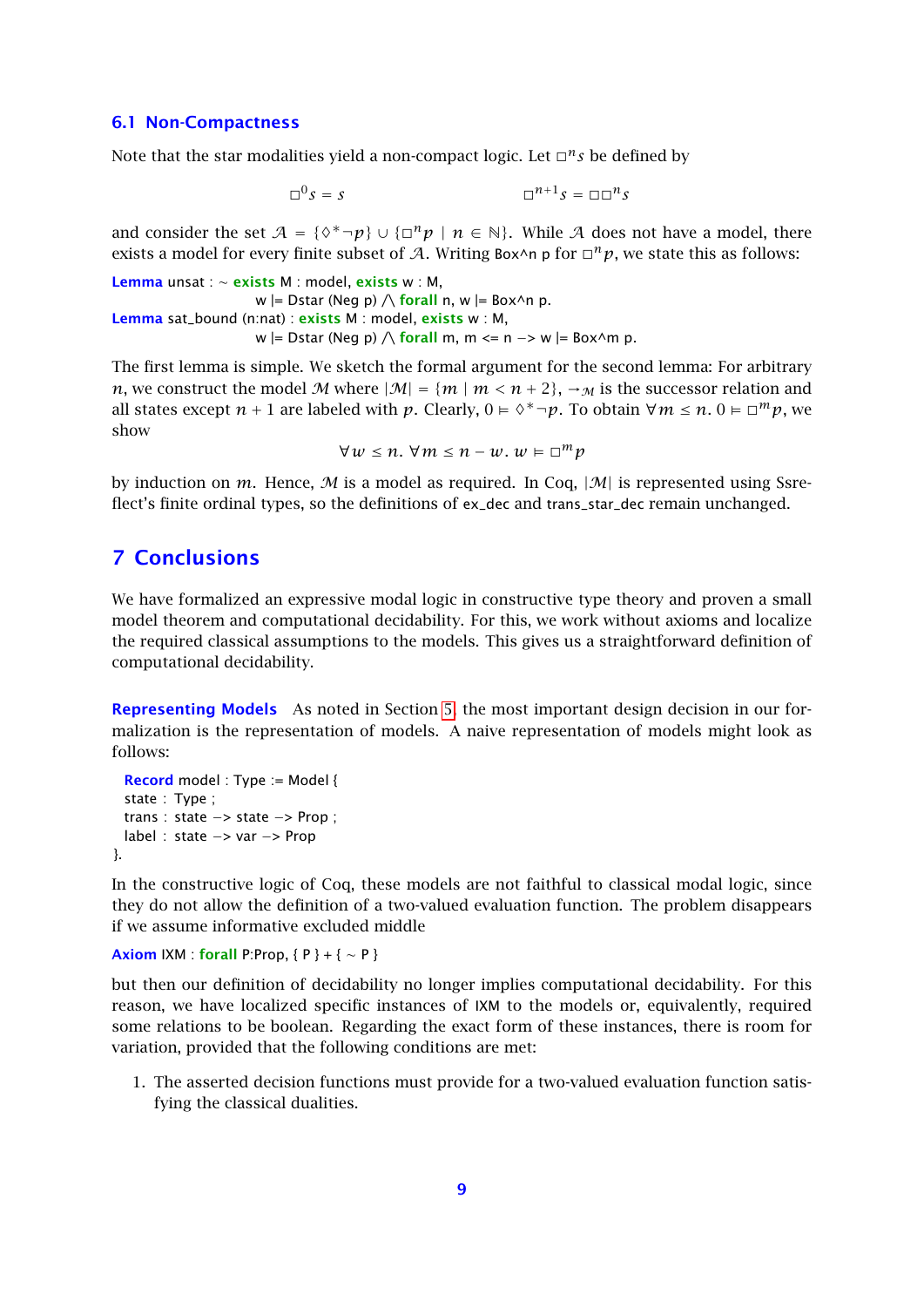2. The asserted functions need to be definable for finite carrier types.

Both conditions are essential for the results presented in this paper. Our formalization of models satisfies the above conditions. Below, we give an alternative formulation of models where we assume just enough functions to evaluate formulas to bool. For K, this amounts to

```
Record model := Model {
  state :> Type;
  trans : state −> state −> Prop;
  label : var −> (state −> bool);
  BOX : (state -> bool) -> (state -> bool);
  boxE : forall p w, BOX p w <\rightarrow forall v, trans w v \rightarrow p v
  DIA : (state −> bool) −> (state −> bool);
  diaE : forall p w, DIA p w <-> exists v, trans w v \wedge p v;
}.
```
For this class of models, evaluation can be directly defined using the functions provided by the model.

```
Fixpoint eval M s :=
  match s with \ldots | Box s => BOX (eval M s) | Dia s => DIA (eval M s) end.
Notation "w = s" := (eval s w).
```
Note that these models do not provide decidable quantification over their carrier. Our proof of the small model theorem relies crucially on decidable quantification. However, there is an alternative proof based on Pratt-style pruning [\[11,](#page-10-11) [9\]](#page-10-10) that does not rely on decidable quantification.

**Decidability and Choice** If one assumes that in Coq's logic extended with excluded middle and choice our definition of decidability implies computational decidability, the naive representation of models is faithful to classical modal logic and can be used for proving decidability. The two axioms imply:

Lemma  $IXM_in_Prop : for all C:Prop, ((for all P:Prop, {P} + { ~ P}) + { ~ P}) \rightarrow C$ ) −> C

While this does not allow the definition of a boolean evaluation function at the top level, it provides a proof of existence of such a function, which can be used for proving statements in Prop.

The above assumption is inspired by the elimination restriction Coq imposes on the sort Prop. This restriction ensures that functions into data types do not depend on proofs. However, we are not aware of any results, that would validate this assumption.

**Constructive Metatheory** We note that the constructive proofs of decidability we give here differ little from the mathematical arguments they are based on. This is mostly due to the fact that we chose to put rather strong assumptions into our models.

It appears that our constructive metatheory for classical logics does not extend to results like compactness. While it is possible to constructively prove decidability and non-compactness of K<sup>\*</sup>, we are not aware of any constructive compactness argument for propositional logic.

K<sup>\*</sup> is a sublogic of PDL and CTL. We are confident that our constructions carry over to these logics. More generally, a constructive formalization in the style of this paper should be possible for every logic with the small model property.